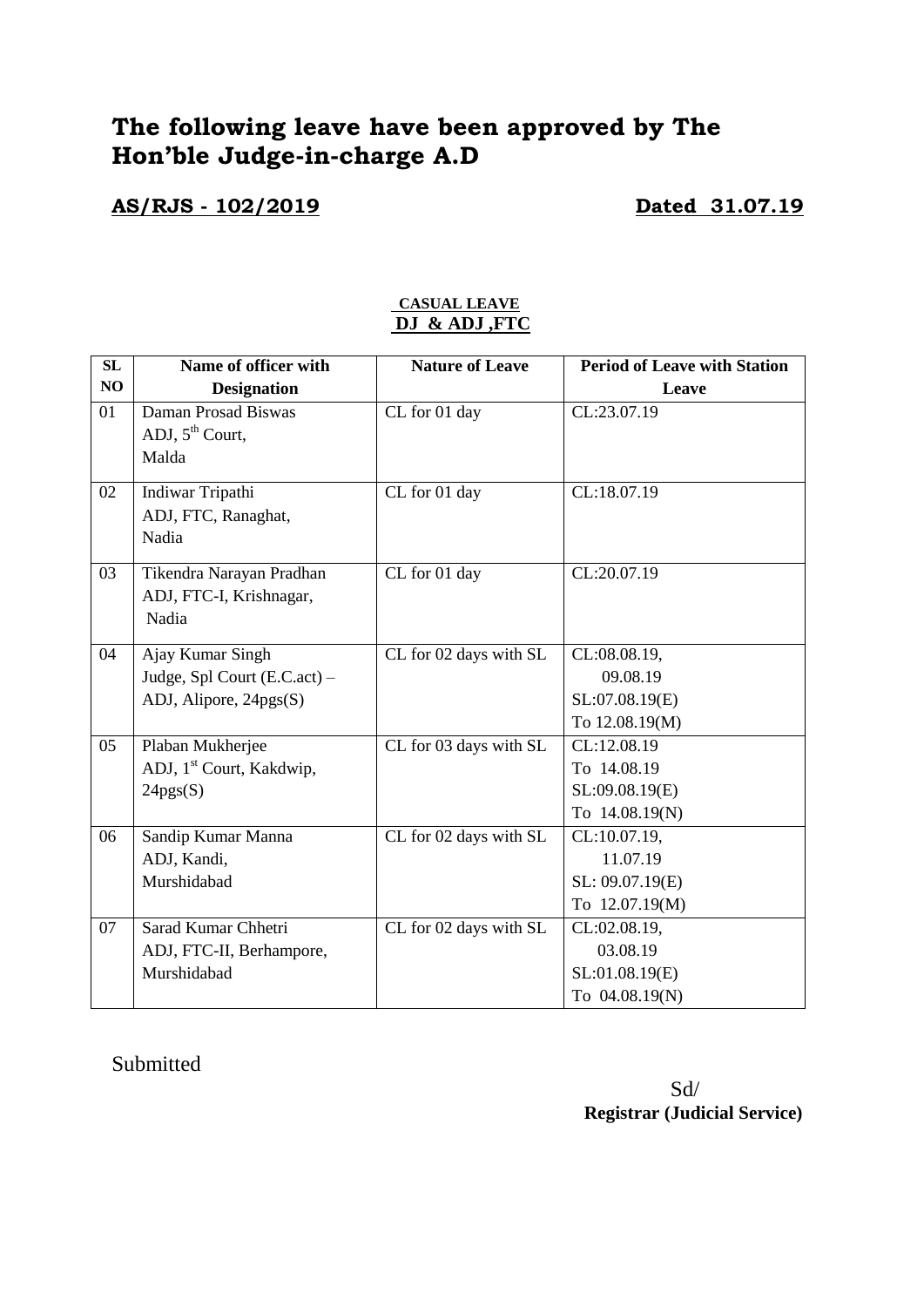### **The following leave have been approved by the Hon'ble Judge-in-Charge A.D.**

**AS/RJS- 98 /2019 Dated : 31.07.2019**

| SL<br>NO | Name of officer with<br><b>Designation</b>                                        | <b>Nature of Leave</b>               | <b>Period of Leave with Station</b><br>Leave                                                                                                                    |
|----------|-----------------------------------------------------------------------------------|--------------------------------------|-----------------------------------------------------------------------------------------------------------------------------------------------------------------|
| 01.      | Sri Shailendra Kumar<br>Singh<br>ADJ, North & Middle<br>Andaman, Mayabunder       | Earned Leave for 05<br>days          | From 05.08.2019 to 09.08.2019<br>Prefixing: 03.08.2019 to<br>04.08.2019<br>Suffixing: 10.08.2019 to<br>12.08.2019<br>SLP: 02.08.2019 (E) to<br>$12.08.2019$ (E) |
| 02.      | Sri Bikash Banik<br>ADJ, 1 <sup>st</sup> Court, Contai,<br>Purba Medinipur        | Earned Leave for 02<br>days          | From 10.07.2019 to<br>11.07.2019<br>$SLP: 09.07.2019$ (E) to 12.07<br>.2019 $(M)$                                                                               |
| 03.      | Sri Partha Sarathi<br>Chatterjee<br>DJ, Murshidabad                               | Earned Leave for 03<br>days          | From 15.07.2019 to<br>17.07.2019<br>Prefixing: 13.07.2019 to<br>14.07.2019<br>$SLP: 12.07.2019(E)$ to<br>18.07.2019(M)                                          |
| 04.      | Sri Bibekananda Sur,<br>ADJ, 1 <sup>st</sup> Court,<br>Berhampore,<br>Murshidabad | <b>Commuted Leave</b><br>for 12 days | From 08.06.2019 to<br>19.06.2019                                                                                                                                |

#### **DJ/ADJ**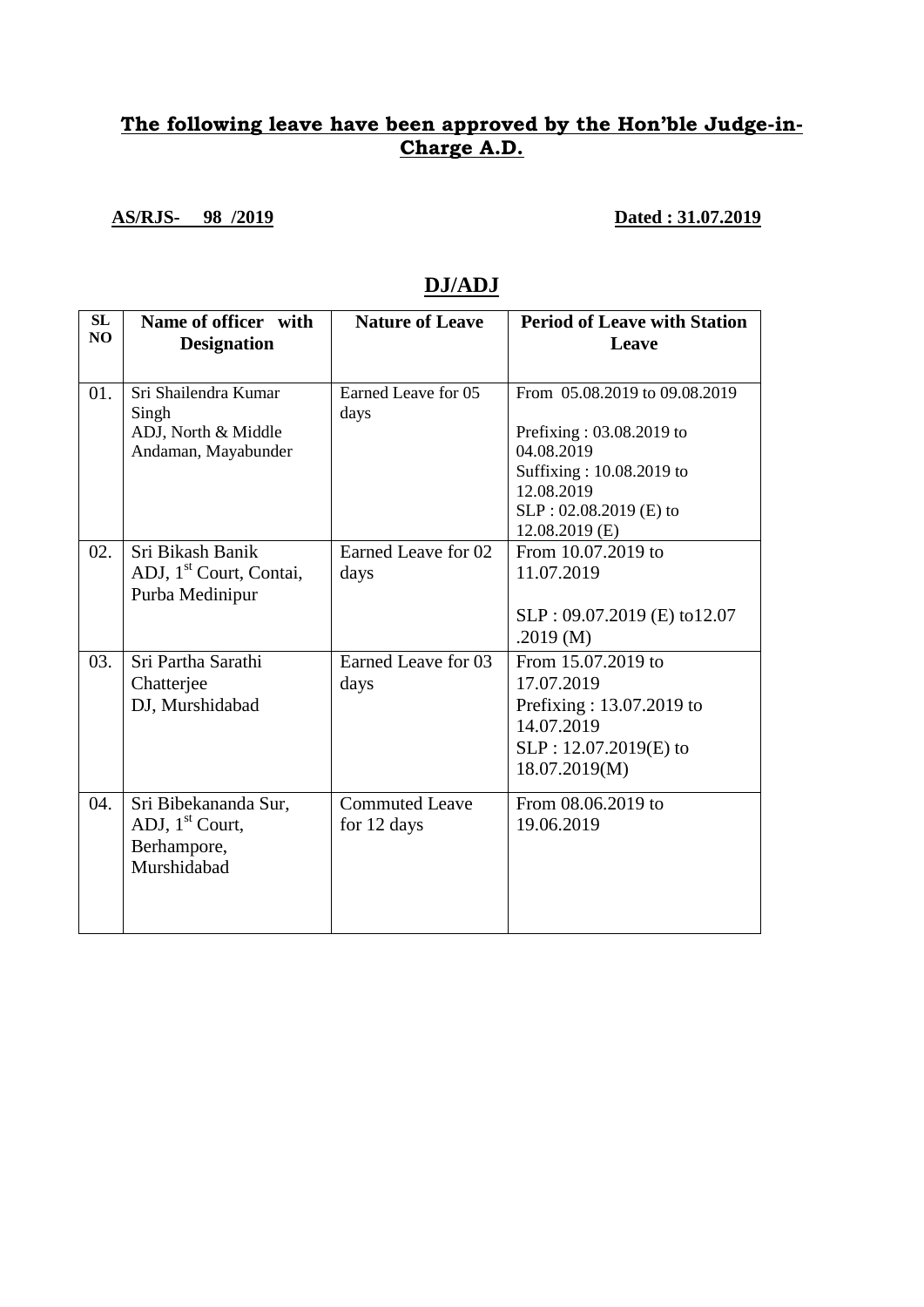// 2 //

| 05. | Sri Samyajit<br>Mukhopadhyay                        | Earned Leave for<br>10 days             | From 22.07.2019 to 31.07.2019                |
|-----|-----------------------------------------------------|-----------------------------------------|----------------------------------------------|
|     | ADJ, 2 <sup>nd</sup> Court, Lalbagh,<br>Murshidabad |                                         | Prefixing: 21.07.2019                        |
|     |                                                     |                                         | $SLP: 20.07.2019$ (E) to<br>$01.08.2019$ (M) |
| 06. | Sri Sandip Kumar Manna,<br>ADJ, Kandi, Murshidabad  | Commuted Leave for<br>$05 \text{ days}$ | From 15.05.2019 to 19.05.2019                |

## **ADJ, FTC/CJ(SD)**

| SL<br>NO. | Name of officer with<br><b>Designation</b>                          | <b>Nature of Leave</b>      | <b>Period of Leave with Station</b><br>Leave           |
|-----------|---------------------------------------------------------------------|-----------------------------|--------------------------------------------------------|
| 07.       | Sri Nilanjan De<br>ADJ, FTC-2, Lalbagh,<br>Murshidabad              | Earned Leave for<br>12 days | From 02.09.2019 to 13.09.2019<br>Prefixing: 01.09.2019 |
|           |                                                                     |                             | Suffixing: 14.09.2019 to<br>15.09.2019                 |
| 08.       | Sri Sanjoy Kumar<br>Sharma<br>ADJ, FTC-I, Lalbagh,                  | Earned Leave for<br>04 days | From 25.06.2019 to 28.06.2019                          |
|           | Murshidabad                                                         |                             | $SLP: 24.06.2019(E)$ to<br>29.06.2019(M)               |
| 09.       | Sri Anjan Kumar Sarkar<br>ADJ, FTC-1,<br>Berhampore,<br>Murshidabad | Earned Leave for<br>06 days | From 01.07.2019 to 06.07.2019                          |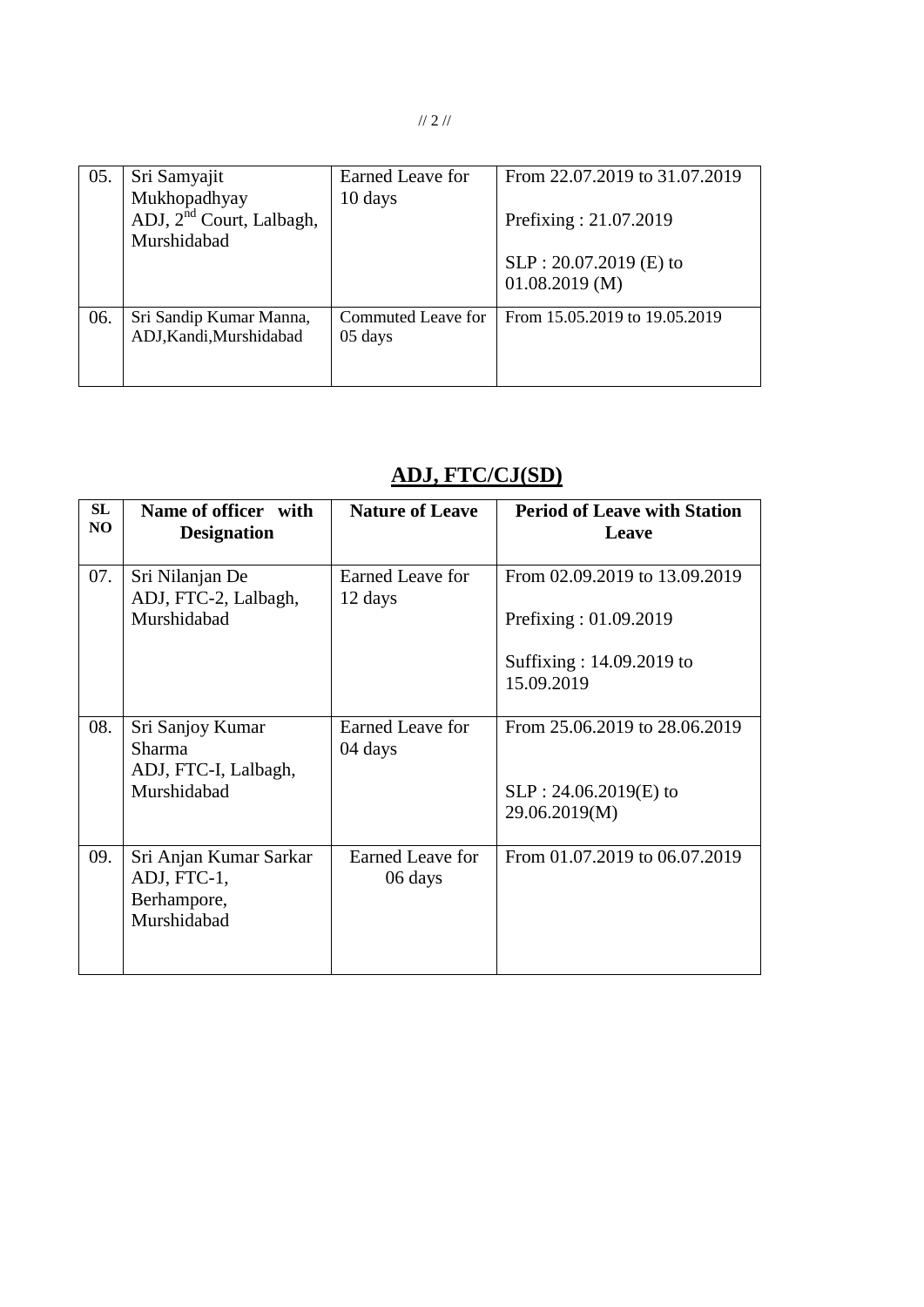# //3 //

## **ACJM**

| <b>SL</b><br>N <sub>O</sub> | Name of officer<br>with<br><b>Designation</b>          | <b>Nature of Leave</b>      | <b>Period of Leave with Station</b><br>Leave |
|-----------------------------|--------------------------------------------------------|-----------------------------|----------------------------------------------|
| 10.                         | Sri Basant Sharma<br>ACJM, Mekhliganj,<br>Cooch Behar, | Earned Leave for 16<br>days | From 24.06.2019 to 09.07.2019                |

# **JM**

| SL<br>NO | Name of officer with<br><b>Designation</b>                                              | <b>Nature of Leave</b>                | <b>Period of Leave with Station</b><br>Leave                                                       |
|----------|-----------------------------------------------------------------------------------------|---------------------------------------|----------------------------------------------------------------------------------------------------|
| 11.      | Smt. Tshering Yangchen<br>Lepcha<br>JM, 1 <sup>st</sup> Court, Jangipur,<br>Murshidabad | <b>Commuted Leave</b><br>for 13 days. | From 14.06.2019 to 26.06.2019                                                                      |
| 12.      | Smt. Sabilaa Rahaman<br>JM, $3^{\text{rd}}$ Court,<br>Berhampore,<br>Murshidabad        | Maternity Leave for<br>180 days       | From 29.07.2019 to 27.01.2020<br>Prefixing<br>27.07.2019 & 28.07.2019<br>Suffixing: 25.01.2020     |
| 13.      | Sri Amir Lohar<br>JM, Lalbagh,<br>Murshidabad                                           | Earned Leave for 06<br>days           | From 24.06.2019 to 29.06.2019<br>Prefixing: $22.06.2019 \&$<br>23.06.2019<br>Suffixing: 30.06.2019 |